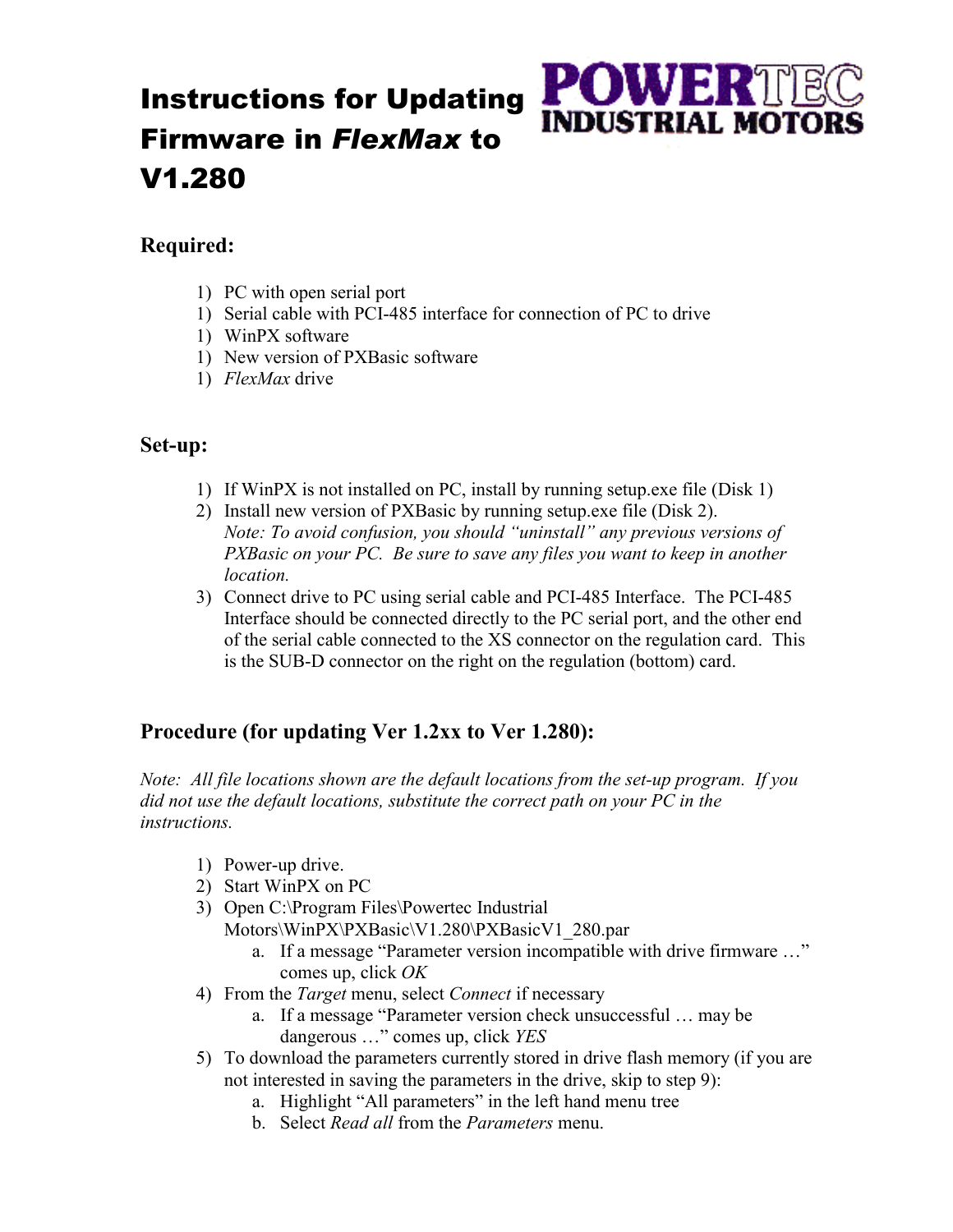- i. If the message "Parameter identification not used" or "Error reading parameter" comes up (0 - 50 times, depending on FW version), click *OK* and then *Ignore*
- 6) Save parameter file with whatever name you want in .…\V1.280\*newname*.par
- 7) Re-open C:\Program Files\Powertec Industrial Motors\WinPX\PXBasic\V1.280\PXBasicV1\_280.par
	- a. If a message "Parameter version incompatible with drive firmware …" comes up, click *OK*
- 8) From the *Target* menu, select *Connect* if necessary
	- a. If a message "Parameter version check unsuccessful … may be dangerous …" comes up, click *YES*
- 9) From the *Service* menu, select *Load firmware*
	- a. Select *Browse* and locate the file: C:\Program Files\Powertec Industrial Motors\WinPX\PXBasic\V1.280\ Service\PXBasicV1\_280.sre
	- b. Select and open the file
	- c. Click on the *Load* button. When you get the message "Can't get hardware release……Continue anyway?", click *Yes*
	- d. Message box will say "Erasing flash" and then "Loading"
		- i. Process will take 3 to 30 minutes, depending on how clean your communication is. **DO NOT** interrupt the process before completion. Counter should read 129795 when complete.
	- e. When message box comes up with "Loading completed", click *OK*, and then click *OK* again to close the *Load firmware* box.
- 10) Reset the drive by selecting *Drive reset* from the *Target* menu, or by clicking on the lightning bolt icon.
- 11) From the *Service* menu, select *Target information*
	- a. After "reading drive parameters", a box will come up with drive information. Under *Communication*, the *Slink address* may be an incorrect value.
	- b. If necessary, change the *Slink address* to the correct value (zero is default), and click the *Set* button. Make sure the address in *Target: Communication settings* matches the drive address.
	- c. Save the new value into target flash by selecting *Save parameters* from the *Parameters* menu
- 12) Highlight "All parameters" in the left hand menu tree
- 13) Select *Write all* from the *Parameters* menu.
	- a. If messages concerning minimum or maximum values come up, click *OK* and then *Ignore*
- 14) After all parameters have been written, repeat the *Write all* process.
- 15) After all parameters have been written a second time, select *Save parameters* from the *Parameters* menu.
- 16) Reset drive.
- 17) To upload the original drive parameters back to the drive:
	- a. Re-open C:\Program Files\Powertec Industrial
		- Motors\WinPX\PXBasic\V1.280\ *newname*.par that you created earlier i. Do not save PXBasicV1\_280.par
	- b. Highlight "All parameters" in the left hand menu tree
	- c. Select *Write all* from the *Parameters* menu.